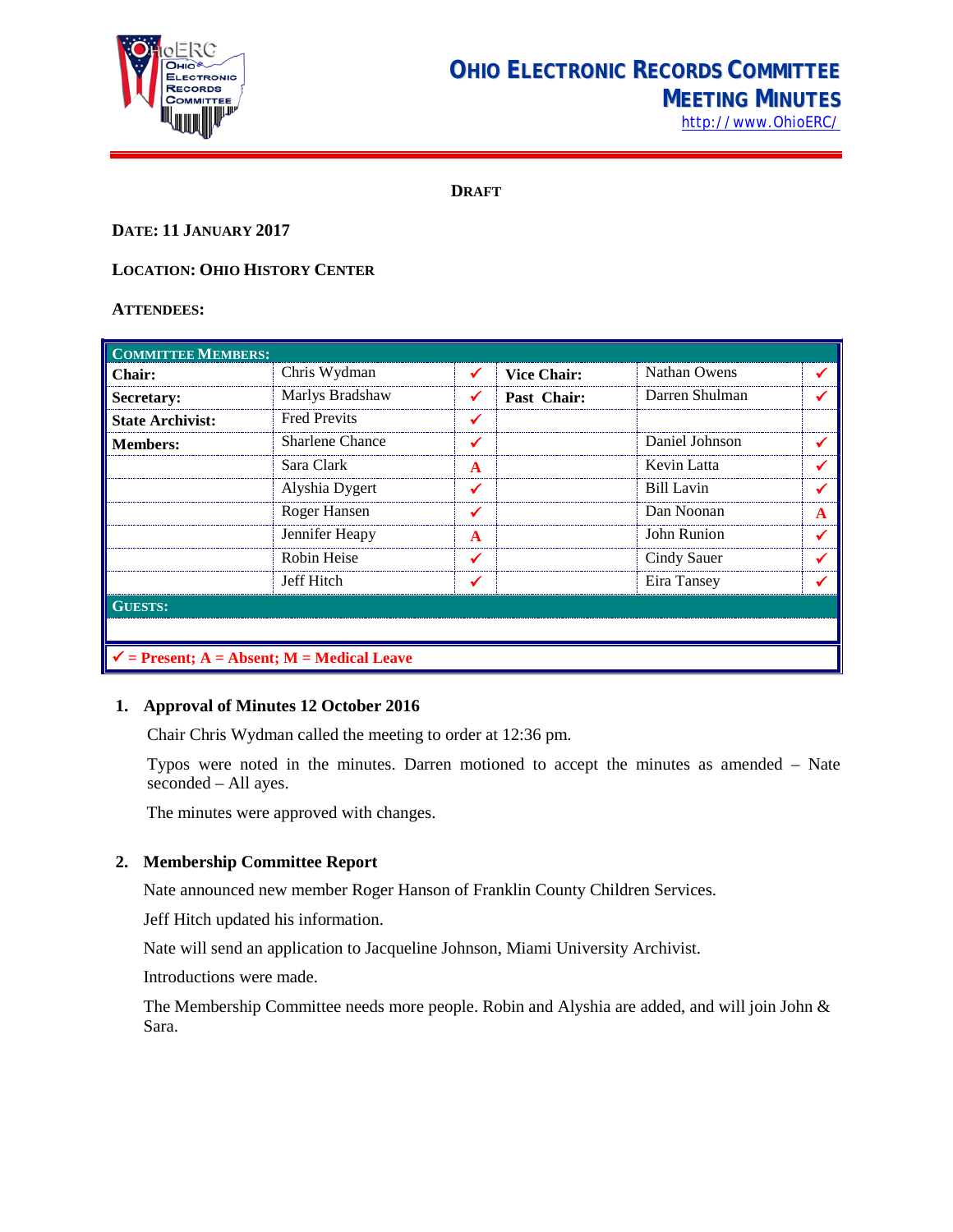

#### **3. 2017 Program Discussion**

John said that Stark County won't work as the location out due to space and technical problems.

Previously brainstormed via email – Delaware works as a location. Records Coordinator, Chris Shaw says they have a classroom and microfiche scanning area.

We would have 2 sessions on October 6. 100 people capacity, 8-9am setup – John, Darren, Marlys, & Fred.

Fred received funding from OHRAB. John – travel scholarship? Darren – flash drives? Lunch for speakers  $\&$  staff? – lunch time needs to be built in, too rushed last year. Darren can arrange if we give him budget or John will work with Chris S.

Nate asked how many flash drives are left from before. Fred will check. Dan can load in bulk. Darren suggested refreshments for attendees.

Nate suggested "Digitizing Your Records Scanning Tool to Help You Decide."

Tour of Delaware Scanning Center.

2 duplicate sessions. Nate asked how many can tour at once?

John – 9:00am registration, 9:30am-10:30am presentation, 10:30am-11:30am tour

1:00pm registration, 1:30pm-2:30pm presentation, 2:30pm-3:30pm tour

Darren thought tour might be shorter. Chris suggested scenarios if tour is short or only half can do at a time.

Check with Chris S. about tour details including archives.

John will handle advertising/promotion. Chris will help with list of CARMA/ARMA organizations and county clerks' associations.

Darren asked John to ask Chris S. if she wants to handle lunch/refreshment orders or have Darren do it.

Pari had an online registration tool – Nate will check. Nate said we should put templates on GoogleDrive.

Darren said we need a flyer by April meeting. Chris will work on flyer for Oct.6 workshop.

#### **4. Consolidation of Guidelines**

Cindy needs a group for revision. Focus on email first. Eira mentioned Capstone last time. Eira has some things to finish first on her email project. Eira and Darren will join in later.

Cindy wants to work on intro first, then preservation, then recordkeeping. Cindy will review Intro and 1.1., Marlys will review 1.2., and Roger will review 1.3. – edits sent to committee via email.

#### **5. Information Governance Tip Sheet**

Nate was busy in Nov. & Dec. Overview of tip sheet – Intro statement so far will include definition and what is tied to it (i.e. maturity model – ad hoc, stabilized, mature; participants, etc.)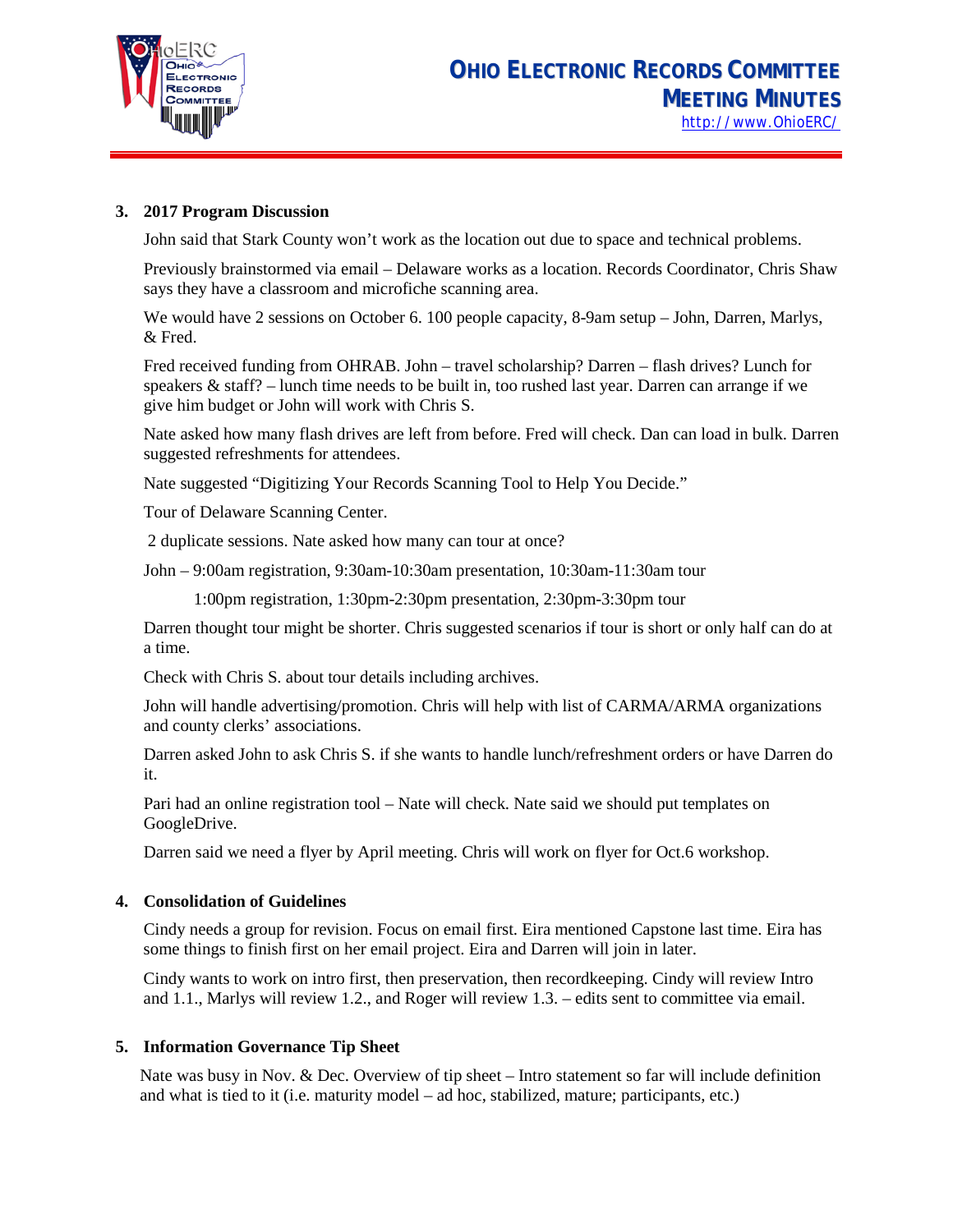

May 18 – local ARMA seminar – boot camp on Information Governance - \$69 for members

Nate will retake IG certification test this spring. Will have tip sheet by end of month – skeleton for review.

Will add to handbook – blurb in Intro. Cindy will reach out to Nate when done with 1.1. review.

Alyshia suggested separating out tip sheet by maturity levels. Nate – describe and link to ARMA. Alyshia – most important to ideal. Nate – add case study, pros and cons.

#### **6. Capstone Investigation**

Eira will be assisted by Dan N., Darren, & Alyshia. They will focus on 3 different aspects – federal, state, and Ohio. They will create recommendations after finishing review.

Dan N. sent Utah article – they actually talked to records professionals, cross section of people involved. Eira thought it was a great article.

Eira – thinking to do guidelines – would do tool if that worked out – will do article and give author credit to those helping. She will have more in April.

# **7. Activity Stats**

Dan N. and Eira stats don't match. Not clear why. Unresolved.

#### **8. Remember to Use Activity Log**

Please enter information. Dan N. will update dates.

#### **9. Other New Business from the Floor**

Fred said that the State Archives is busy transferring outgoing legislators' records to the archive.

John is working on new policy in Stark County – will share when approved.

Nate – should we inventory tools? Social networking, WordPress, linkedin account? We should use and update access or shut down.

We should change membership applications to go to OhioERC email so Dan N. doesn't have to keep updating the form.

Nate encouraged new members to work on new projects, subcommittees, with new ideas.

Chris will get back to Data Security tip sheet – has other priorities first.

Nate – NAGARA Spring Forum is March 23 at OCLC. \$69 for members, \$89 for non-members. 5 sessions – all day event. Still working on topics and speakers.

The next meeting is April 12.

Chris motioned to adjourn the meeting at 2:37 p.m. John seconded – All ayes.